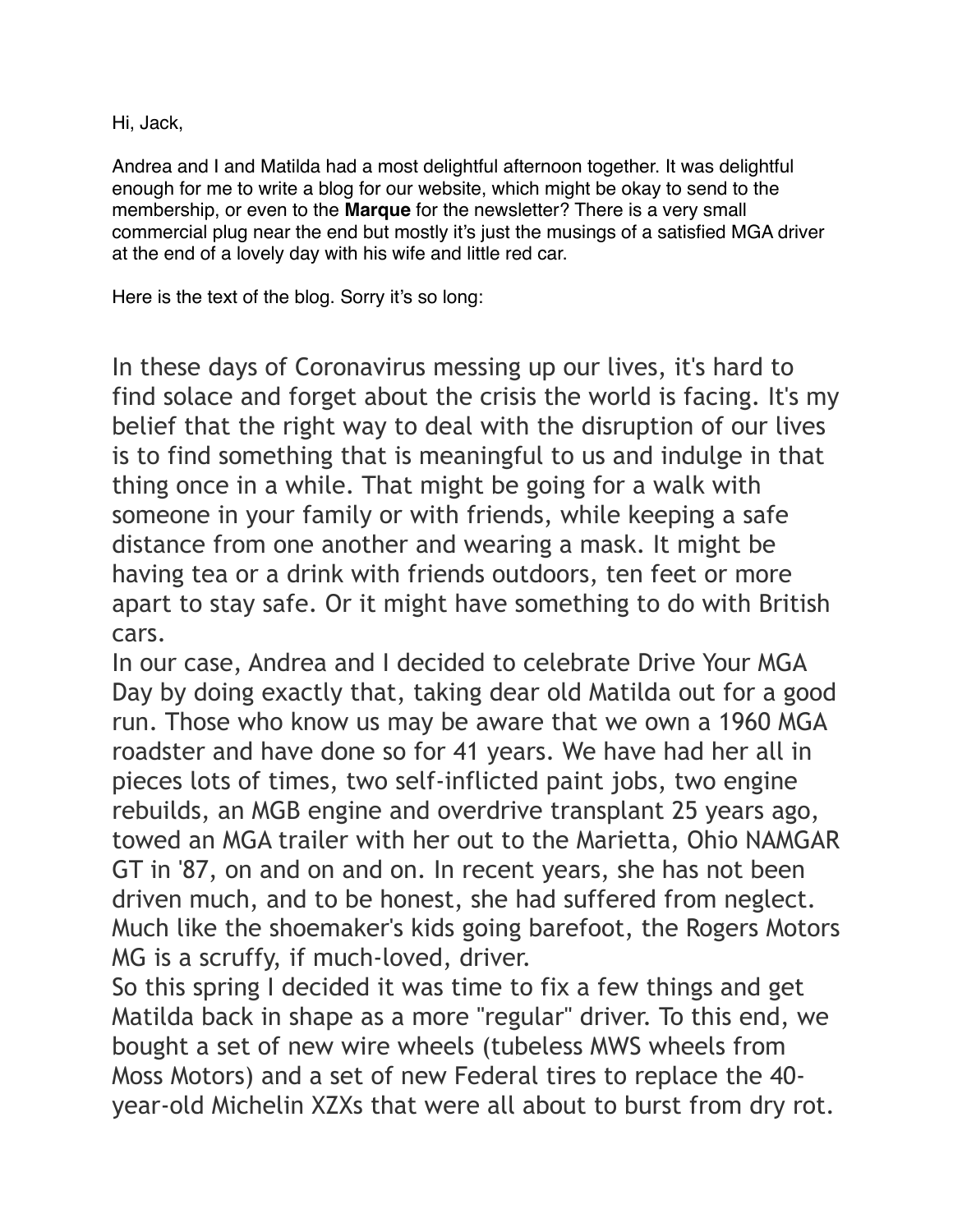Last year we rebuilt a distributor and installed a Pertronix ignition. Now she drives great, and safely, too with the new rubber. Safety Fast, no less. We also did some rattle-can-touchup on her nose and installed a new grille, and she does look quite good, especially from about 20 feet away. And at 60 mph, she looks as good as the best trophy-winning MGA in the country, and sounds about the same.

It was 72 degrees at the house this morning, so Andrea put on a white May morning dress and I dug out a pair of shorts and dusted off a decent shirt and straw hat, and off we went in search of adventure on back roads in north-central Massachusetts. Matilda was running great and the new tires don't rattle and thump as though they are about to blow up (which the old ones definitely were: they say you should replace tires every seven years, so I guess we got our money's worth out of those Michelins, which were used anyhow when we put them on a LONG time ago). And no loose-spline clunks or steering-wheel vibrations from the new wheels: what an improvement!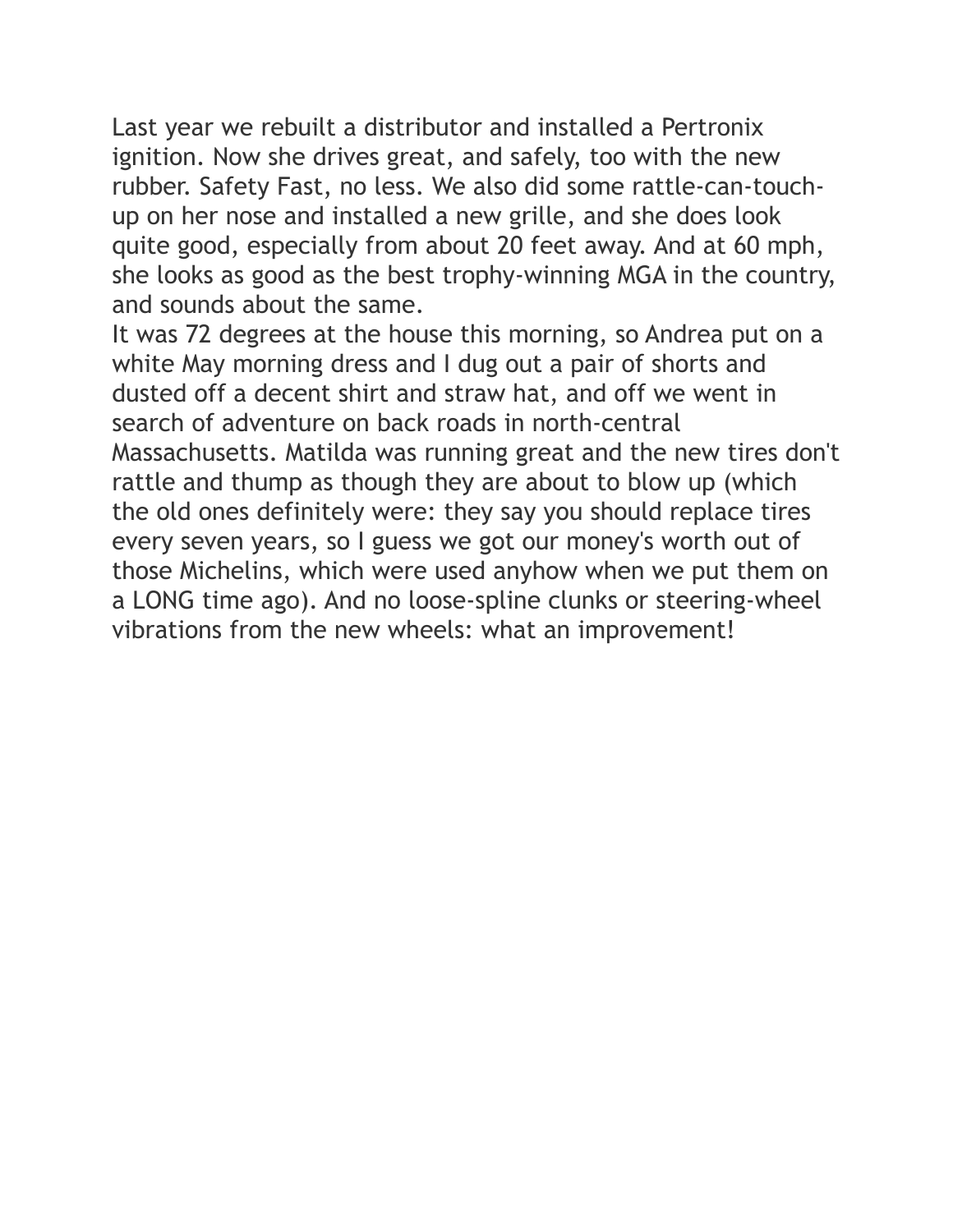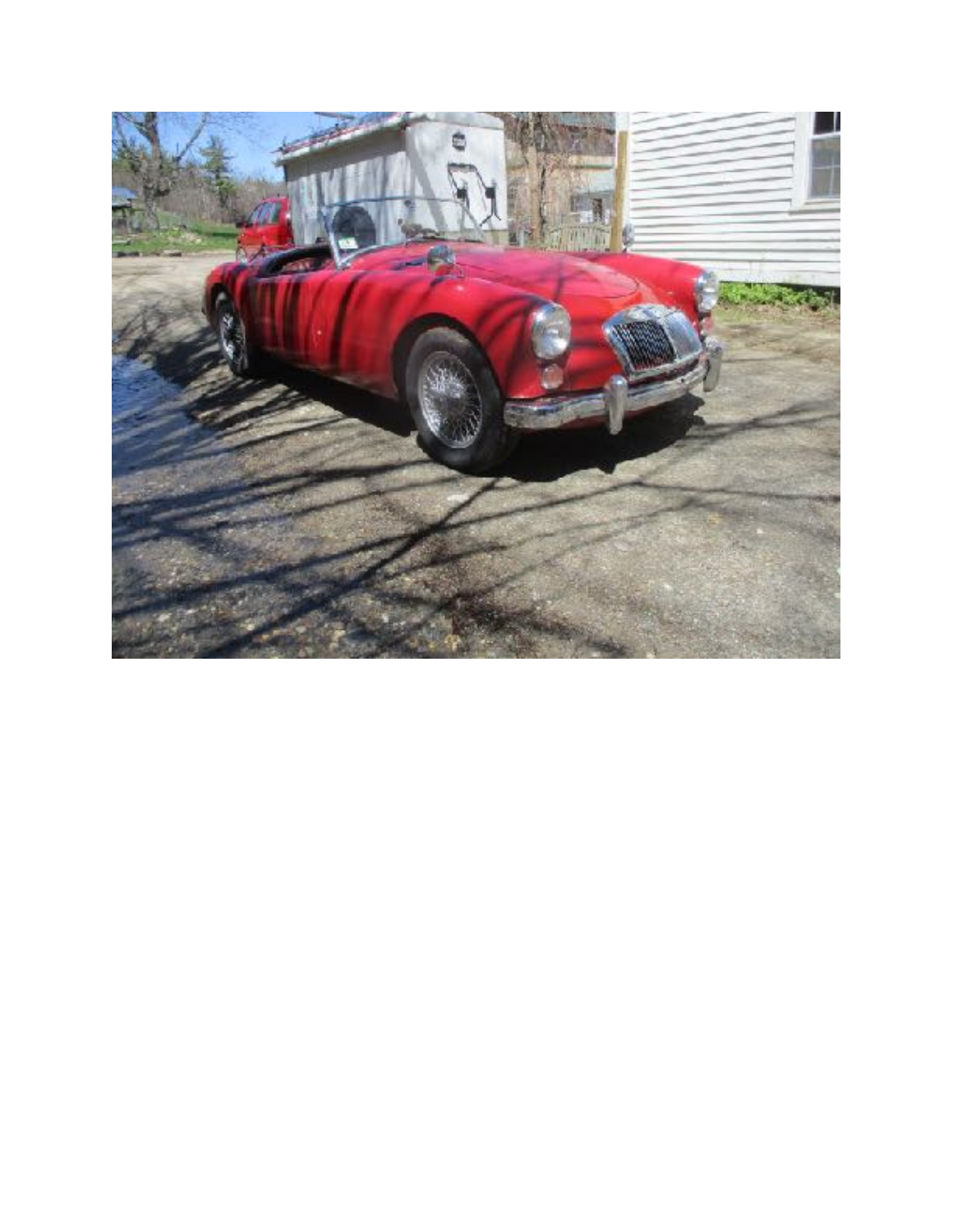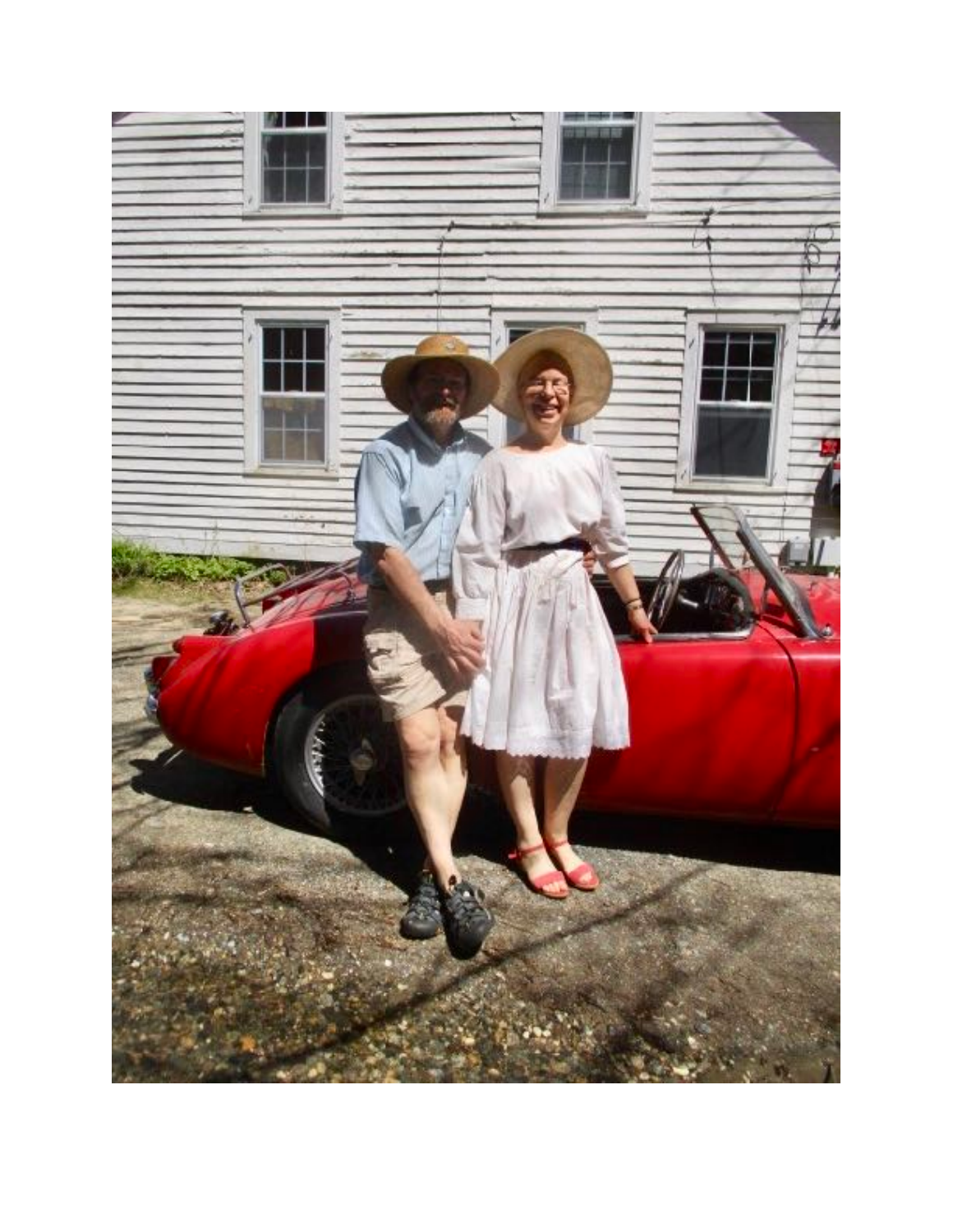Our route took us north through New Salem. We explored a dirt road, slow and gentle-like, past a local winery and through an old village of lovely out-of-the-way New England farmhouses. The place looked as though nothing had changed there since 1890. One huge old barn was part-dismantled, obviously being restored with all new outside barn boards on the original chestnut frame; beautiful!

On we sped through North New Salem and into Wendell and Erving, all on small, winding roads. We found some exquisite driving roads in North Orange, long hills with brand new blacktop and wonderful sweeping bends, just perfect for an MGA on a sunny spring day. Passing into Warwick, we found a lovely spot by a small drinking water reservoir for a photo-op. Cars always look good next to bodies of water, I think. After the reservoir, Matilda took us into Blissville (we blinked and missed it, sad to say) and finally into Tully, another little village with its own lake and mountain, all with the same name. Soon we were on our way home, through Athol and Orange and a long blast south down Route 202. Turning onto our road off 202, I thought I would try out the new tires, so we went round more or less sidewise with the power on. I would say that the Federals are a little softer than the Michelins, which might be partly due to the Michelins being hard as rocks from age, and partly due the the deep tread area of the new tires, which allows tread squirm until the tires wear a little. That probably won't happen in my lifetime, unless I figure out how to put a couple more thousand miles on this car each year, so maybe I will try inflating the rears a bit more. I used to run about 45psi back in salad days when I went autocrossing, after all. Since the shop is at our home, we don't go much of anyplace these days, so it's a challenge to put any significant mileage on the MGA, the Mark 2 Jaguar, the Sprite and the Volvo 122S, since we like them all and like to drive them.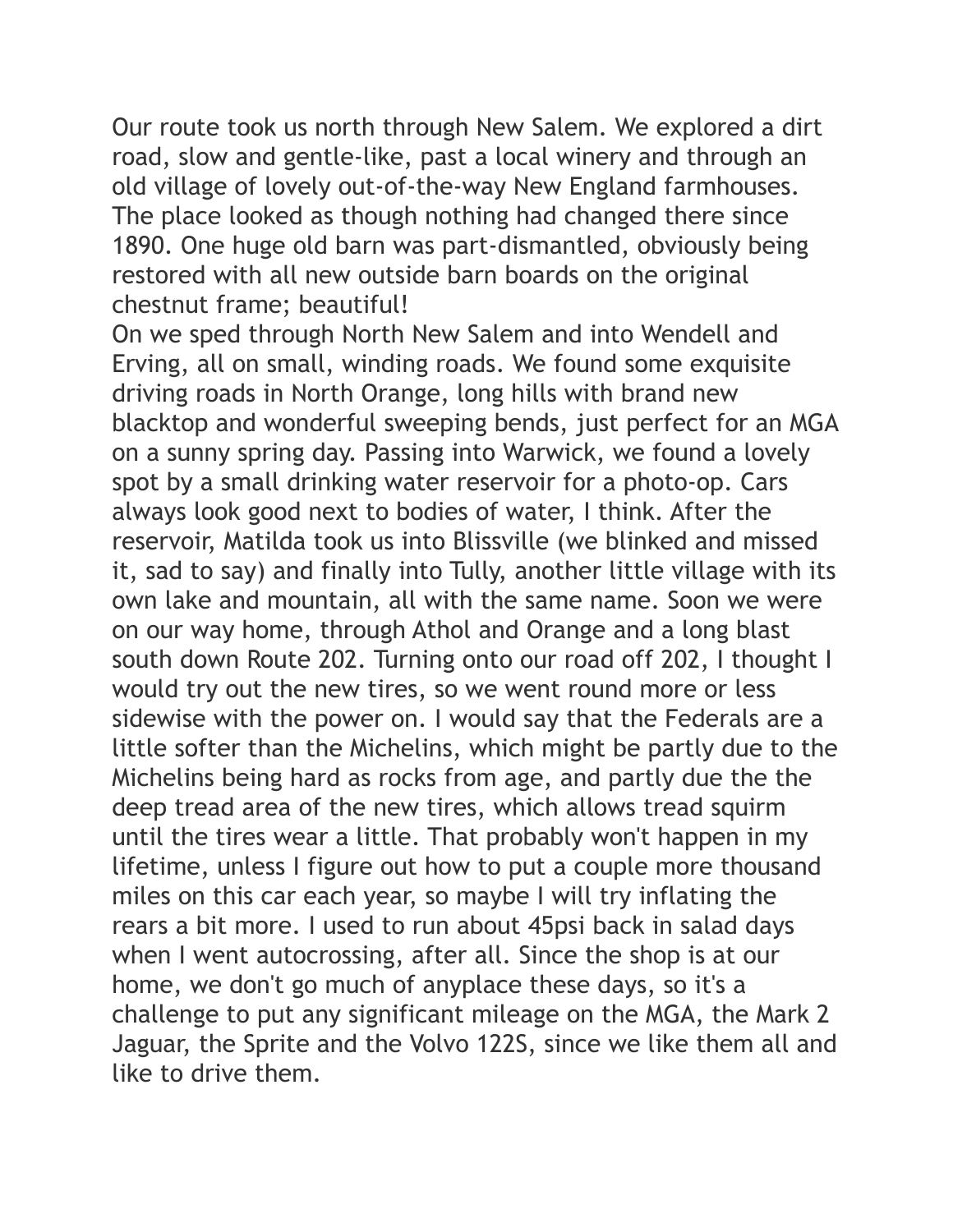

The only troubles we had on our 85 miles or so this afternoon were a dodgy overdrive switch, which has been a little recalcitrant for years, and some slight engine pinging after she had gotten good and hot, indicating that I need to retard the timing a whisker. I must dismantle and clean that switch, something you can do with the old Lucas parts if you are patient.

It was a nice indulgence for us both to take an afternoon and goof off like this. Since Moss Motors and Victoria British have been closed due to the pandemic, Rogers Motors has been crazy busy with new parts orders, as we are a Moss master distributor and we are open for business, with most common MGA and MGB parts on the shelf. The workshop has also been busy, with an MGA in for some major rust repair to the chassis and inner body structure, as well as a lot of smaller jobs, plus a couple of Jag